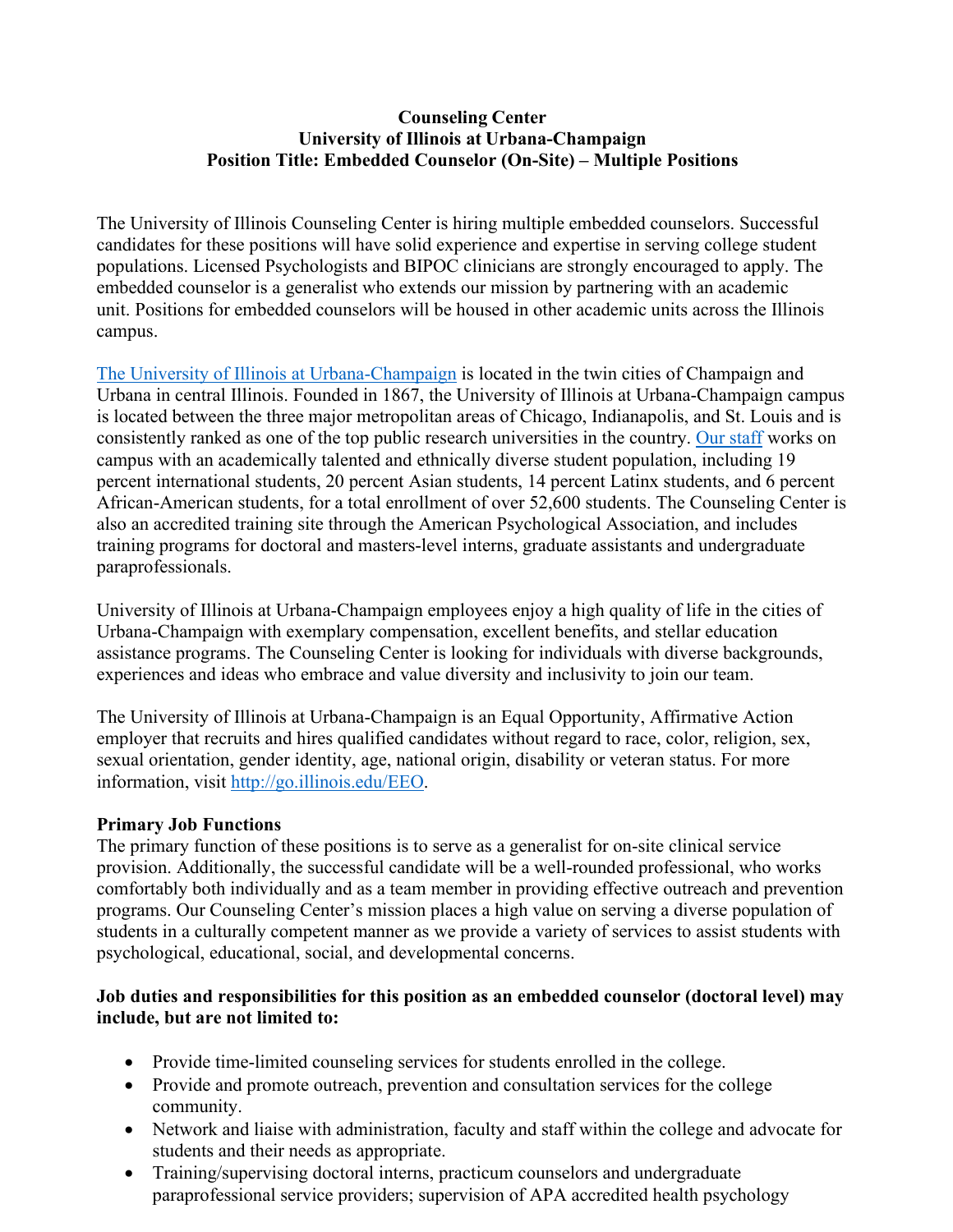interns; clinical supervision of unlicensed staff.

- Manage clinical crises for students enrolled in the college.
- Create and implement targeted prevention programming for students.
- Participate in committees as assigned.
- Other duties as assigned.

# **Job duties and responsibilities for this position as an embedded counselor (master's level) may include, but are not limited to:**

- Provide time-limited counseling services for students enrolled in the college.
- Provide and promote outreach, prevention and consultation services for the college community.
- Network and liaise with administration, faculty and staff within the college and advocate for students and their needs as appropriate.
- Manage clinical crises for students enrolled in the college.
- Create and implement targeted prevention programming for students.
- Participate in committees as assigned.
- Other duties as assigned.

# **Education**

- For clinicians having a terminal doctoral degree the following is required: doctorate in clinical psychology, clinical/community psychology, counseling psychology, or related field.
- For clinicians having a terminal master's level degree the following is required: master's degree in social work, counseling or psychology.
- Degree completed by start date is required. For psychologists will consider ABD with completion of an APA accredited internship.

# **Licensure**

- Licensed in Illinois or license eligible background as a psychologist required for candidates with doctoral degree.
- Licensed Clinical Social Worker (LCSW) or Licensed Clinical Professional Counselor (LCPC) in Illinois or license state-transfer eligible background is required for master's degree.
- Licensed for at least 2 years at time of application is required for embedded counselor positions.
- No other licensure will be considered.

# **Experience**

- Demonstrated experience functioning at a high level as a generalist counselor in a diverse setting is required.
- Demonstrated interest, expertise, and experience in clinical or outreach work in an area of special emphasis and/or training/supervision is preferred.
- Previous experience in a college counseling center preferred.
- For psychologists: in-depth supervised training in psychological assessment, training  $\&$ supervision is preferred.

# **Knowledge Requirements**

Fluency in Spanish, Mandarin or another language is a preferred qualification for at least one